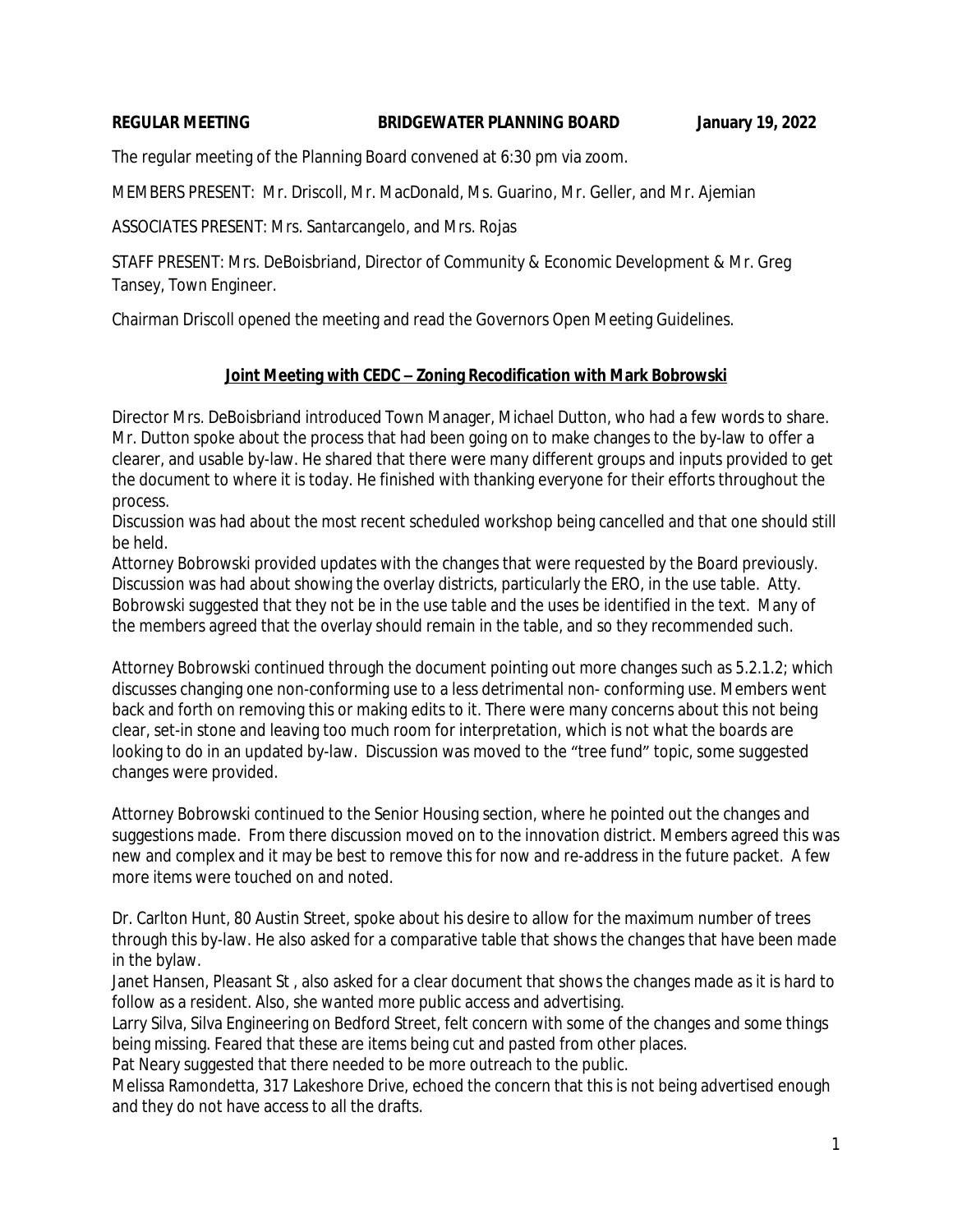Chairman Driscoll noted that he did recall the letter from Ms. Ramondetta.

Dr. Carlton Hunt spoke again and shared that his desire for the table to show the changes, would be very helpful to the community members who don't read through the entire by-law and also be easy to understand.

Attorney Bobrowski stated that he and Director DeBoisbriand will work to make the changes suggested this evening, share the updated draft, and schedule another workshop in the meantime.

Discussion was had about a representative from each board meeting with Attorney Bobrowski in a smaller group to lock in a sounder draft, and from there release this to the public and move forward with the document.

**Motion to close the public hearing made by Member MacDonald seconded by Member Geller. Roll Call:**

> **Mr. MacDonald - YES Mr. Geller- YES Ms. Guarino- YES Mr. Ajemian – YES Mr. Driscoll -YES**

**Motion to make no referral to Town Counsel, with anther draft in the works, made by Member Guarino seconded by Member Ajemian. Roll Call:**

> **Mr. MacDonald - YES Mr. Geller- YES Ms. Guarino- YES Mr. Ajemian – YES Mr. Driscoll -YES**

A workshop will be scheduled on February 16<sup>th</sup> at 5:30pm, and the board asked it to be posted on the website.

Chairman Driscoll recused himself from the remainder of the meeting and left for the evening at 8:39 PM.

## **Request for Subdivision Modification – Olde North Estates**

Representative: Frank Gallagher

This is a two-lot subdivision that was approved 2 years ago, off North Street, as a private road about 300ft long, with cul-de-sac at the end and served by town utilities. The original design called for a sewer main down the center of the road and would go into North Street, where a manhole would be constructed. It is under construction, and they have now found a 6" sewer stub on the property. The Sewer dept asked that the applicants connect to the stub rather than as previously approved. Mr. Gallagher felt this would be a better solution, and so they were before the board for that request. Mr. Tansey noted that it was a shame the work had been done prior to the modification being approved. He also spoke about where the water lines were. He had no objections to the work that had been done.

**Motion to declare the request as a Minor Modification made by Member Ajemian seconded by**

**Member MacDonald. Roll Call: Mr. MacDonald - YES Mr. Geller- YES Ms. Guarino- YES Mr. Ajemian – YES Motion to approve the Minor Modification made by Member Ajemian seconded by Member Guarino. Roll Call: Mr. MacDonald - YES**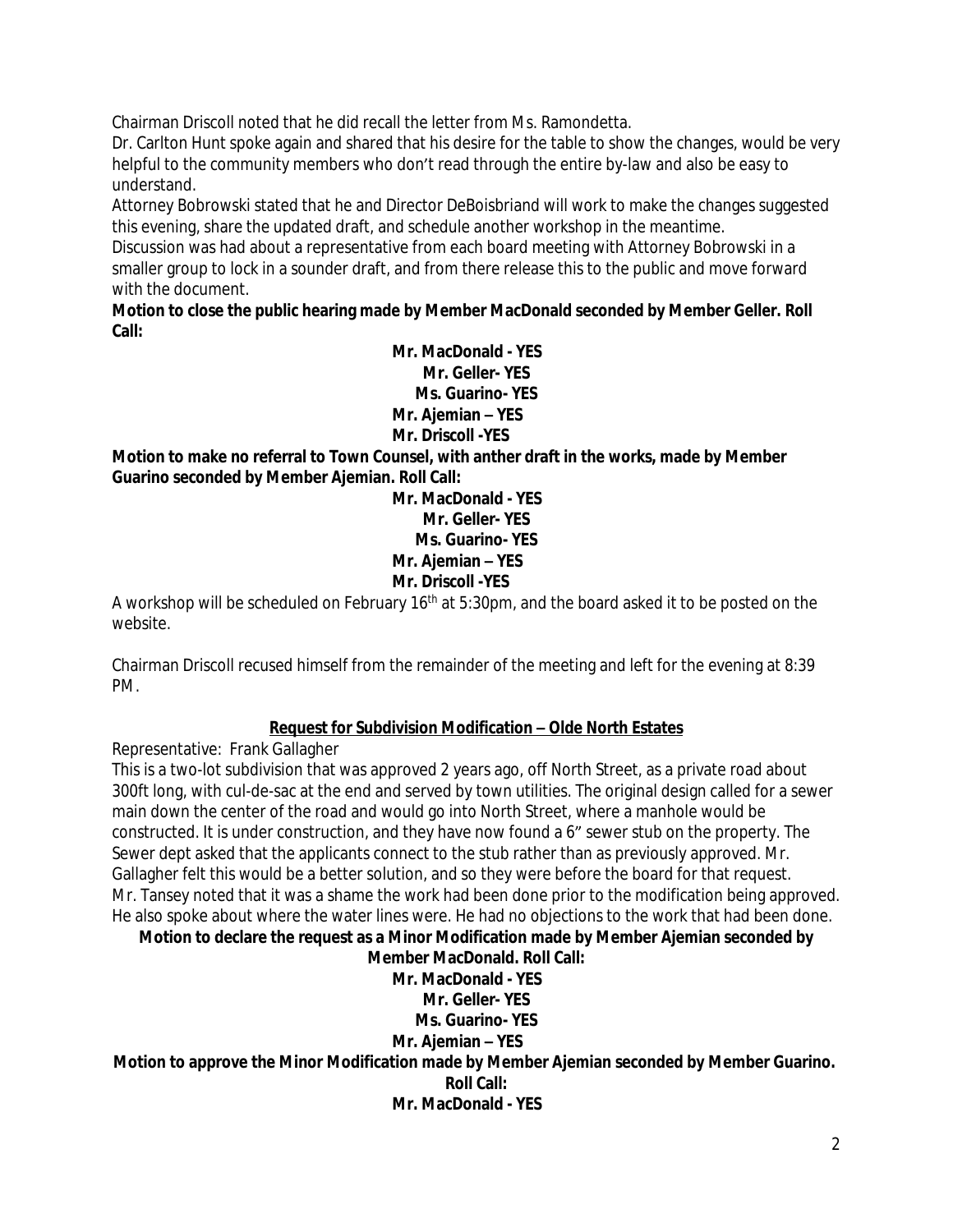### **Mr. Geller- YES Ms. Guarino- YES Mr. Ajemian – YES Request for Release of Bond Funds – Crimson Estates**

Director DeBoisbriand shared that the developer had a few remining items to be taken care of, and at this time it appeared they had completed such. Mr. Tansey spoke to the matter that it was completed, and he agreed to release the bond and retain \$10,000 for basin maintenance.

Director DeBoisbriand stated the original bond calculation was to retain \$5,000, and she recommended such.

#### **Motion to release all remaining monies including interests, minus the \$5,000 made by Member Geller seconded by Member Ajemian. Roll Call:**

## **Mr. MacDonald - YES Mr. Geller- YES Ms. Guarino- YES Mr. Ajemian – YES**

## **Discussion of Town Engineer's Report on Drainage Issue at Stonehill Lane**

Mr. Tansey began to discuss his report, where drainage appeared to be an issue due to the grading not being completed according to the plans approved. He pointed out a proposed area that would flood and a swale that would drain the area in lot 1. He noted that this area was filled, therefore runoff would have no place to settle. As a result, on a heavy rainfall event, there had been a lot of standing water. Mr. Tansey spoke about the options of re-grading and a solution to the issue that was suggested by the applicant. He had not yet seen a plan to verify the efficiency of that plan.

Director DeBoisbriand reminded the board that the street has already been accepted, therefore the Planning Board's jurisdiction would be limited. The Conservation Commission still has an open order of conditions and would be able to resolve this under that action.

Member MacDonald asked what action the board would even be able to take. Member Geller asked why this was in front of the board when they don't appear to have a say in the matter anymore. The developer was willing to take corrective action to resolve the issue and work with the board to fix the issues.

Larry Silva, Silva Engineering Associates, said that he did go out to the site to review the lot and the grading. A. Chaves, Inc, went out to the property and attempted to resolve the issue but unfortunately, they made the grading higher which forced the water to the issue spot. The Planning Board agreed that the matter was best handled by the Conservation Commission but asked to be kept informed on the process.

# **Minutes to be approved: 10/6/21, 10/20/21, 11/3/21, 11/17/21**

## **Motion to approve the above minutes made by Member Guarino seconded by Member Geller.**

**Roll Call: Mr. MacDonald - YES Mr. Geller- YES Ms. Guarino- YES Mr. Ajemian – YES**

**Adjournment**